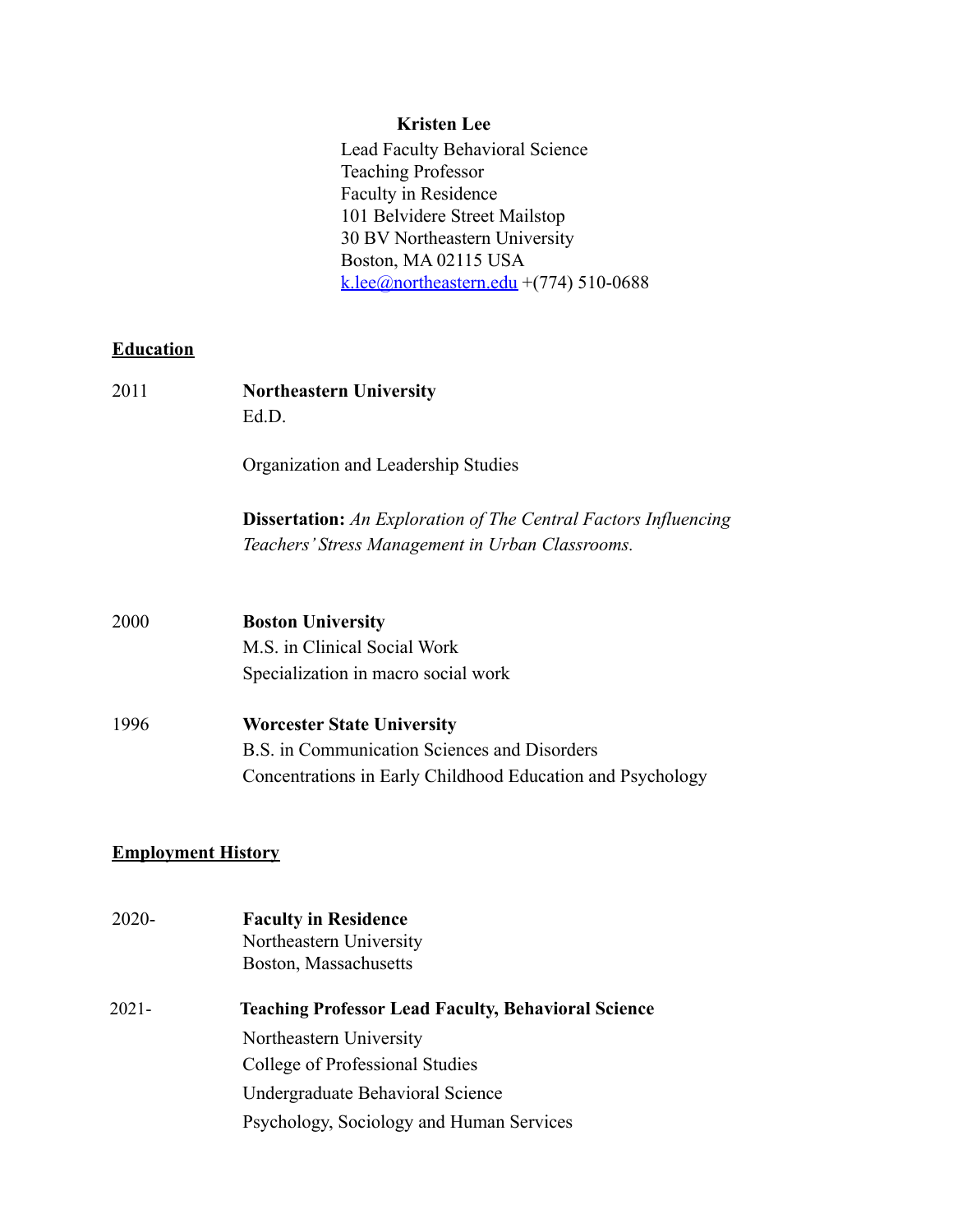| 2017-         | <b>Associate Teaching Professor Lead Faculty, Behavioral Science</b>              |
|---------------|-----------------------------------------------------------------------------------|
|               | Northeastern University                                                           |
|               | College of Professional Studies                                                   |
|               | Undergraduate Behavioral Science                                                  |
|               | Psychology, Sociology and Human Services                                          |
|               | Boston, Massachusetts                                                             |
| 2019-2020     | <b>Associate Teaching Professor Lead Faculty, Leadership</b>                      |
|               | Northeastern University                                                           |
|               | College of Professional Studies                                                   |
|               | Undergraduate and Graduate Leadership programs                                    |
|               | Boston, Massachusetts                                                             |
| $2013 - 2017$ | <b>Assistant Teaching Professor Lead Faculty, Behavioral Science</b>              |
|               | Northeastern University College of Professional Studies                           |
|               | Undergraduate Behavioral Science: Psychology, Sociology and                       |
|               | Human Services                                                                    |
|               | Boston, Massachusetts                                                             |
| $2000 - 2017$ | Behavioral Health Clinician (LICSW-MA License # 112239)                           |
|               | Community-based outpatient mental health and private practice. Serve diverse      |
|               | range of individuals and families within clinics, schools, correctional settings. |
|               | Specialize in working with college students, educators and professionals in       |
|               | conflict resolution, relationships and communication skills. Assess and treat     |
|               | trauma, PTSD, anxiety, depression and co-occurring learning disabilities such     |
|               | as ADHD and autism spectrum across the lifespan.                                  |
|               | Fall River, New Bedford, and Middleboro, Massachusetts                            |
| $2000 -$      | <b>Keynote Speaker, Trainer</b>                                                   |
|               | Professional development and training for schools, non-profits, corporations      |
|               |                                                                                   |

and general audiences. Focus in on applications of behavioral science for individual and institutional applications; early intervention, prevention and integration of evidence-based practices to support human flourishing and collective efficacy through social justice, inter-cultural and inter-generational efficacy, intersectionality, mindfulness, lifestyle medicine, cognitive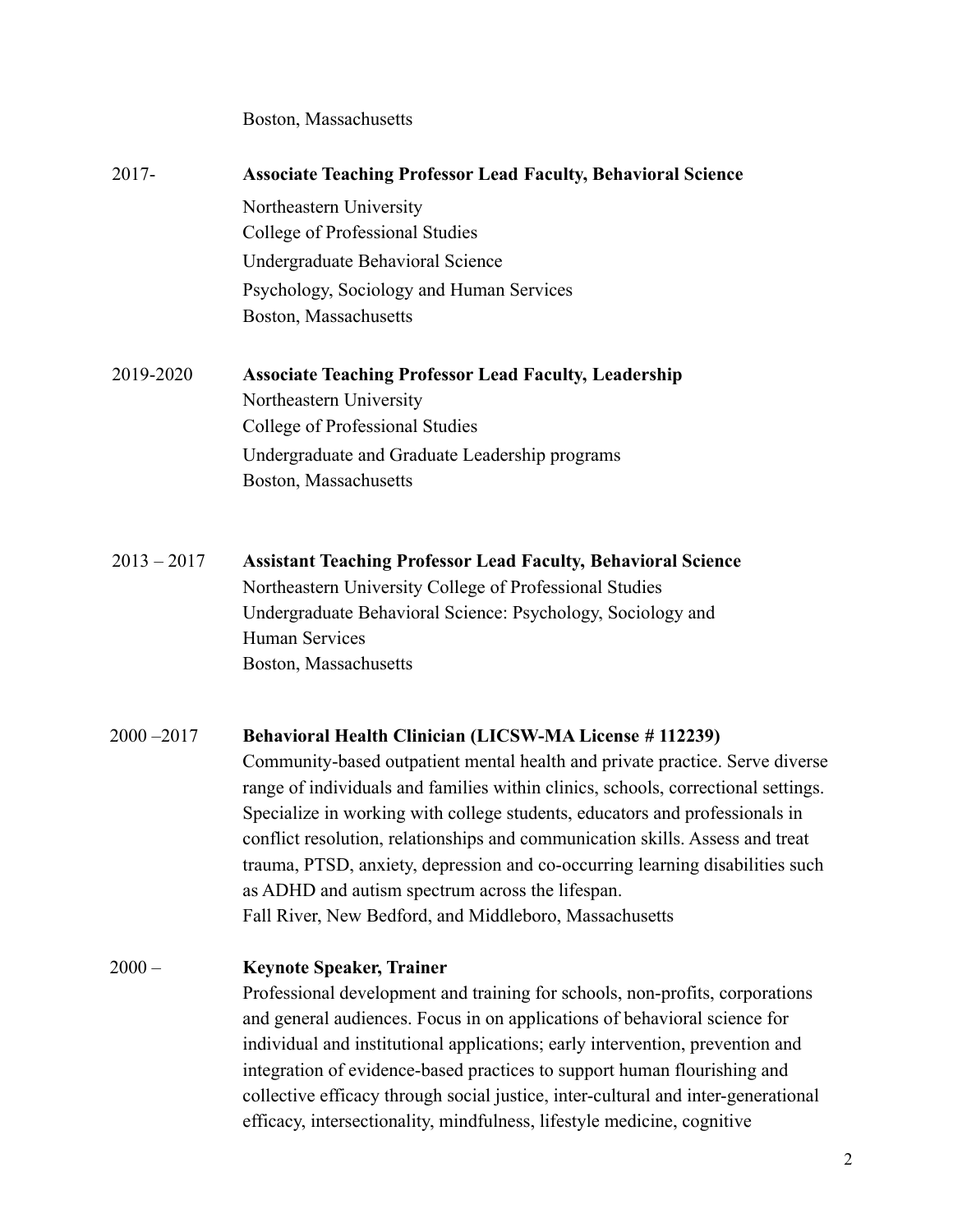behavioral principles and applied neuroscience. Advocate for social and economic justice, human rights, and institutionalization of just and humane policies and practices that support varied identities across the lifespan. Focus on fostering pluralism and solidarity across varied social identity groups within societies with an emphasis on exposing and reducing institutionalized ism's, oppression, discrimination and marginalization of individuals and groups according to race, class, gender, sexual orientation, age, ability, religion and other social identities. Domestic and international.

#### 2011 – 2015 **Graduate Lecturer**

Northeastern University Graduate School of Education (Doctor of Education) Boston, Massachusetts

- 2011 2013 **Graduate Lecturer** Northeastern University College of Professional Studies (Master's Non-Profit Management) Boston, Massachusetts
- 2009 2013 **Graduate Lecturer**

Northeastern University College of Professional Studies (Master's Corporate and Organizational Communication) Boston, Massachusetts

2009 – 2011 **Graduate Lecturer and Program Development** University of Massachusetts Center for University and School Partnerships Dartmouth, Massachusetts Taught courses and provided training for STEM teachers in 5-12 grade educational settings to foster inclusive classroom and school practices.

# 2000 – 2005 **Grant Writer, Program and Resource Developer**

Resource development for non-profit organizations. Raised over 8 million dollars in funding with a particular focus on programming for marginalized and underserved communities to support housing, basic needs, domestic violence prevention and intervention services, legal services for undocumented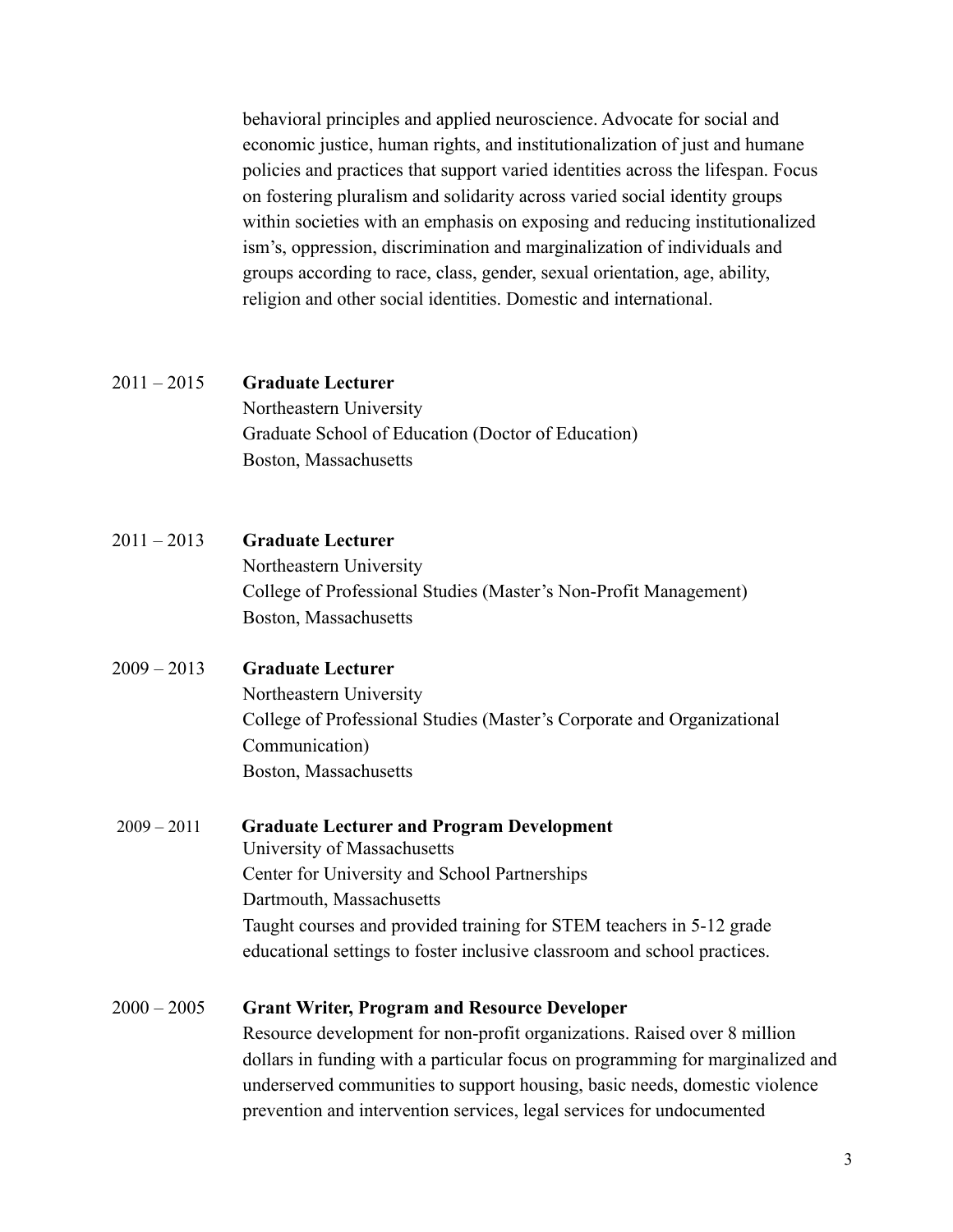immigrants, counseling, and wrap-around services for wide range of populations including children and families, families of 9/11 victim's, veteran's, elders, sexual abuse survivors, immigrants and refugees. New Bedford and Fall River, Massachusetts

#### **Scholarship/Creative Activity**

#### **Books**

Lee, K. (2022). *Worth the Risk: How to Microdose Bravery to Grow Resilience, Connect More, and Offer Yourself to the World.* Sounds True. Boulder, Colorado.

Lee, K. (2018). *Mentalligence: A New Psychology of Thinking: Learn What it Takes to be More Agile, Mindful and Connected in Today's World.* Health Communications Inc. Deerfield Beach, Florida.

Lee, K. (2014). *Reset: Make the Most of Your Stress: Your 24-7 Guide for Well-Being. I Universe*. Bloomington, IN.

#### **Performing Arts**

| December 2021 | Crackin' Up with Dr. Kris: Where Therapy Meets Comedy. Lyric Stage<br>Company of Boston. |
|---------------|------------------------------------------------------------------------------------------|
| October 2021  | Crackin' Up with Dr. Kris: Where Therapy Meets Comedy. Lyric Stage<br>Company of Boston. |
| August 2021   | Crackin' Up with Dr. Kris: Where Therapy Meets Comedy. Lyric Stage<br>Company of Boston. |

#### **Other/Articles**

Psychology Today: "We Can' Self-Care our Way out of This Mental Health Crisis" (2022)

Psychology Today: "Therapy Isn't Grubhub" (2022)

Psychology Today: "4 Ways to Outsmart Today's Hidden Burnout Factor" (2022)

Psychology Today: "Does the Term 'Self-Care' Nauseate You?" (2022)

Psychology Today: "When Work is Total Mayhem" Lee, K. (2022)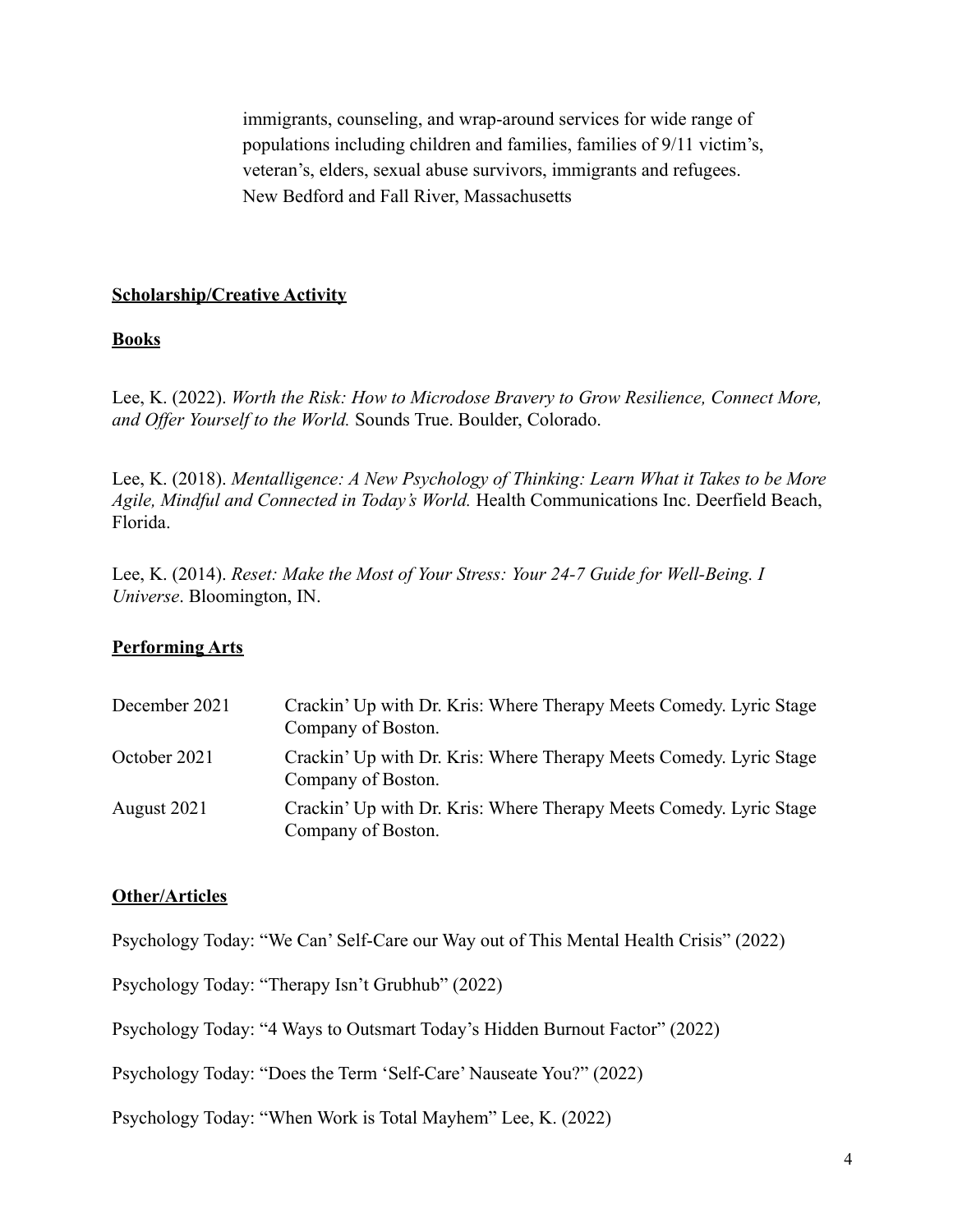Psychology Today: "8 Quirky Ways to Boost Your Mood and Mental Health" Lee, K. (2022)

Psychology Today: "How Do People Change?" Lee, K. (2022)

Psychology Today: "4 Dangers of Undersharing in a Relationship" Lee, K. (2022) Psychology Today: "Why All the Adult Temper Tantrums? " Lee, K. (2021)

Psychology Today: "Teaching Within the COVID circus" Lee, K. (2021)

Psychology Today: "Overcoming the Cult of Beauty" Lee, K. (2021)

Psychology Today: "It's Okay Not to be Okay" Lee, K. (2021)

Psychology Today: "The Difference Between Hopeful Optimism and Toxic Positivity" Lee, K. 2020)

- Psychology Today: "Why the Internet Broke for Bernie Sanders's Mittens" Lee, K. (2020)
- Psychology Today: "Why Are Women Called Every Name Except the One They Earn?" Lee, K. (2020)

Psychology Today: "Can Humor Save The Day?" Lee, K. (2020)

Psychology Today: "The Election Looms: Is Mental Health a Thing? Lee. K. (2020)

Psychology Today: "Is Sanity Possible During Insane Times? Lee, K. (2020)

Psychology Today: "2020: Anxiety's Frenemy" Lee, K. (2020).

Psychology Today: "The ABC's of Accountability for Black Lives" Lee, K. (2020).

Psychology Today: "Avoiding Leap Frog Brain" Lee, K. (2020)

- Psychology Today: "What Protects You?" Lee, K. (2020).
- Psychology Today: "How We Find Resilience During Impossible Times. Lee, K. (2020).
- Psychology Today: "Can the Worst of Times Bring Out the Best in Us? Lee, K. (2020).
- Psychology Today: "How to Keep Your Coronavirus Anxiety from Spreading" Lee, K. (2020).

Psychology Today: "Your Self-Care Sweet Spot" Lee, K. (2020).

Psychology Today: "20 Ways to Protect Your Mental Health" Lee, K. (2020).

Psychology Today: "How to Protect Your Mental Health During Finals Season" Lee, K. (2019).

Psychology Today: "Are You Resilient?" Lee, K. (2019).

Psychology Today: "Self-Care Isn't Selfish or Superficial" Lee, K. (2019).

Psychology Today: "Protecting Mental Health in College" Lee, K. (2019).

Psychology Today: "Why I Share My Own Mental Health Condition with My Students". Lee, K. (2019).

Psychology Today: "Do You Wish for a Better World?" Lee, K. (2019).

Psychology Today: "Are You a Healthy Achiever or Anxious Overachiever?" Lee, K. (2019).

Psychology Today: "9 Essential Steps to Protect Your Mental Health" Lee, K. (2019).

Psychology Today: "The New You Blues" Lee, K. (2018).

Psychology Today: "When Therapy Doesn't Go Well" Lee, K. (2018).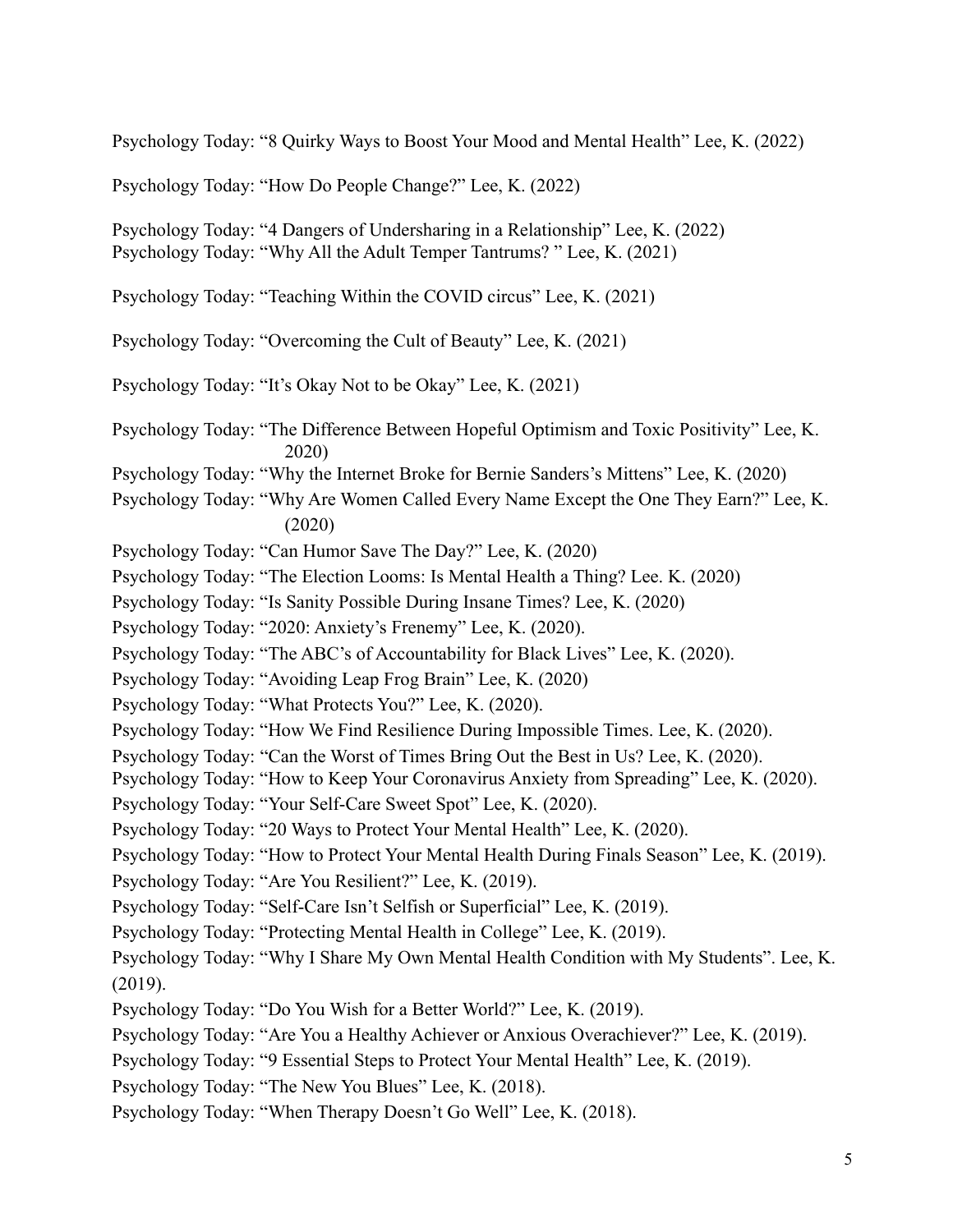Psychology Today: "You are Not an Imposter" Lee, K. (2018).

Psychology Today: "Finding Peace in Toxic Times" Lee, K. (2018).

Psychology Today: "Why is it So Hard to Set Boundaries?" Lee, K. (2018).

Psychology Today: "Is Burnout Inevitable?" Lee, K. (2018).

Psychology Today: "Four Lessons Aretha Franklin Taught Us" Lee, K. (2018).

Psychology Today: "Can Mindfulness Save the Day for Pressured Parents?" Lee, K. (2018).

Psychology Today: "The Dangers of Perfectionism" Lee, K. (2018).

Psychology Today: "Should You Major in Psychology?" Lee, K. (2018).

Psychology Today: "Why Workers Have to Do More to Protect Their Mental Health". Lee, K. (2018).

Psychology Today: "Why We Fight" Lee, K. (2018).

Psychology Today: "The Amazing Power of the Upward Spiral" Lee, K. (2018).

Psychology Today: "You're Not as Awkward as You Think" Lee, K. (2018).

Psychology Today: "Why We Can't Keep Treating Our Emotions Like Lord Voldemort" Lee, K. (2018).

Psychology Today: "Medication is Not the End-All-Be-All for Distress" Lee, K. (2018).

Psychology Today: "The Hidden Third Wheel That's Messing Up Your Relationship" Lee, K. (2018).

Psychology Today: "How Agile Are You" Lee, K. (2018).

Psychology Today: "The Unsettling Truth About What's Hurting Today's Students" Lee, K. (2018).

Psychology Today: "Has Mindfulness Become the New Kale?" Lee, K. (2018).

Psychology Today: "Rethink Your Way to a Saner Holiday Season" Lee, K. (2017).

Psychology Today: "The Price of Choice" Lee, K. (2017).

Psychology Today: "Rethinking the College Mental Health Crisis: Is our Game of Hide-and don't-seek Proving a Disaster? Lee, K. (2017).

Psychology Today: "Rethinking the College Mental Health Crisis: Do Bubble Wrap and Snowflake Myths Prevent a Vision for Needed Change?" Lee, K. (2017).

Psychology Today: "Why You Need to Fire Your Inner Monday Morning Quarterback" Lee, K. (2017).

Thrive Global: "These Two Power Sisters Helped Save the Day (and night) in 2016". Lee, K. (2016).

Psychology Today: "5 Lessons Carrie Fisher Taught Us" Lee, K. (2016).

Thrive Global: "Can a Safety Pin Really Pop Our Collective Angst?" Lee, K. (2016)

Thrive Global: "The Reality Show We Never Thought Would Air". Lee,

K. (2016).

Psychology Today: "Why I'm Giving Up My Life as an Undercover

Muppet". Lee, K. (2016).

Psychology Today: "Could the Orlando Shootings Be the Smelling Salt We Need?" Lee, K. (2016).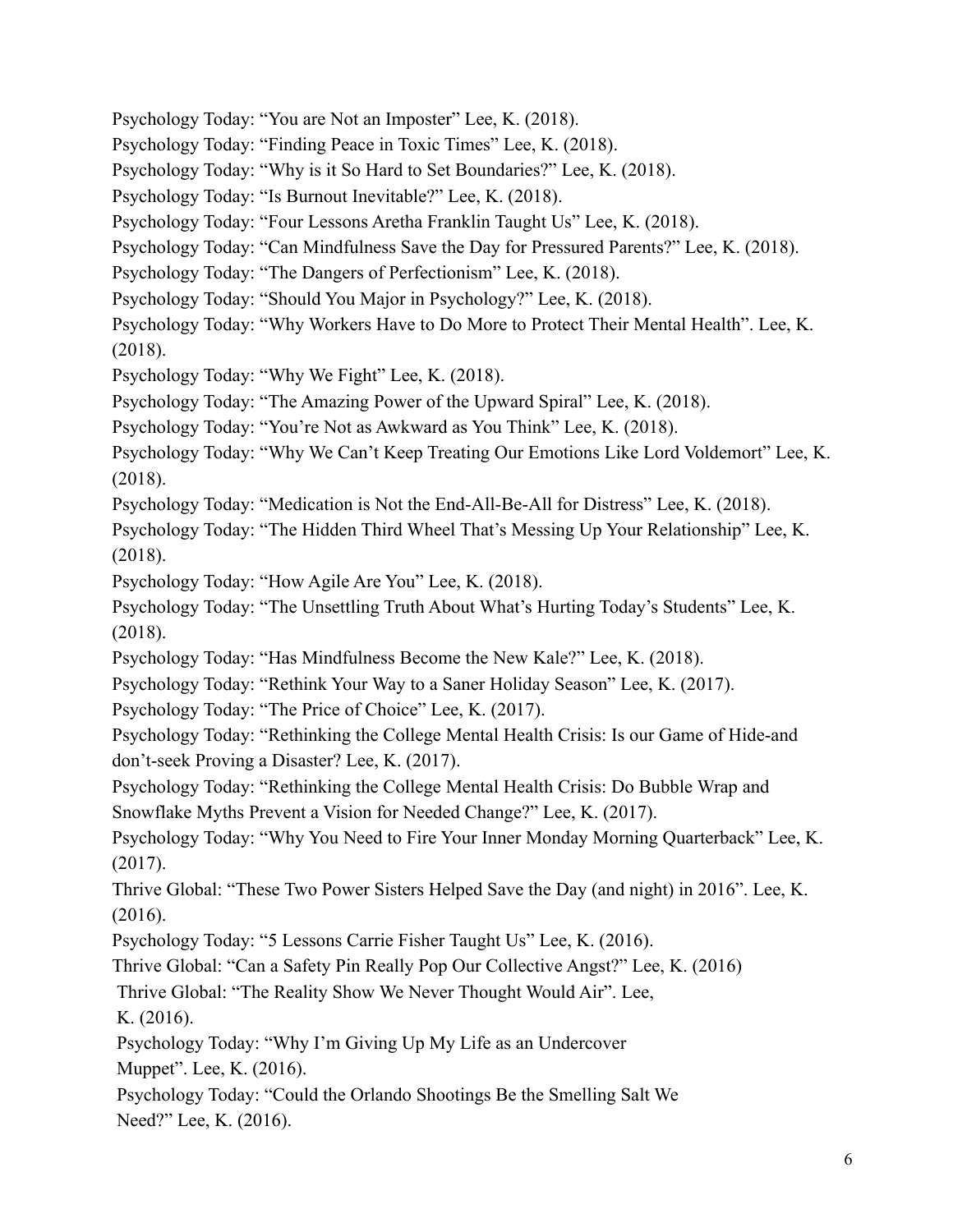Psychology Today: "Why "Work-Life Balance" Talk May Stress Us Out". Lee, K. (2016).

Psychology Today: "How Unlearning Could Help our College Mental Health Crisis". Lee, K. (2016).

Psychology Today: "Four Traps to Avoid When You're Filled with Anxiety" Lee, K. (2016).

Psychology Today: "Six DIY Hacks". Lee, K. (2016).

Psychology Today: "Can We Escape Bias?". Lee, K. (2016).

Psychology Today: "Why Anxiety May Be Your # 1 Frenemy" Lee, K. (2015)

Psychology Today: "What Disney Pixar's Inside Out Teaches Us About Emotions

Psychology Today: "Why Waiting for Your Next Vacation to Unwind Might Hurt You". Lee, K. (2015)

Psychology Today: "What a Guy Who Ate an Entire Plane Teaches Us About Stress". Lee, K. (2015).

Psychology Today: "Why You Can't 'Just Say No' To Stress". Lee, K. (2015)

Psychology Today: "It's Nice to Meet You, But That's Not Your Real Name Lee, K. (2015)

Psychology Today: "Your Mental Health is More Important Than Your Grades" Lee, K. (2015).

Psychology Today: "Do We Need a New Pill Drill?" Lee, K. (2015).

Psychology Today: "Three Ways to Give Your Kids a 1980's Halloween To Remember". Lee, K. (2015).

Psychology Today: "Why Our Kids Don't Need Any More Hoops to Jump Through" Lee, K.  $(2015)$ 

Psychology Today: "Bye-Bye Perfectionism: I'm Done with You". Lee, K. (2015).

Psychology Today: "What to Do When Your Kid Emotionally Throws Up on You". Lee, K. (2015).

Psychology Today: "Why Keeping Up with the Kardashians May Cost Us". Lee, K. (2015).

Psychology Today: "Three Strange Words That Might Just Save You This Valentine's Day". Lee, K. (2015).

Psychology Today: "How to Prevent Burnout from Spreading Like Wildfire" Lee, K. (2015).

# **Presentations**

2022 University of Akron: "Adopting a Healthy Mental Health Culture: What Faculty, Staff, and Leaders Can Do". Keynote speaker. 2022 Seasons Behavioral Health Care. "Taking Care of You: Staying Well During Complex Times". Keynote speaker.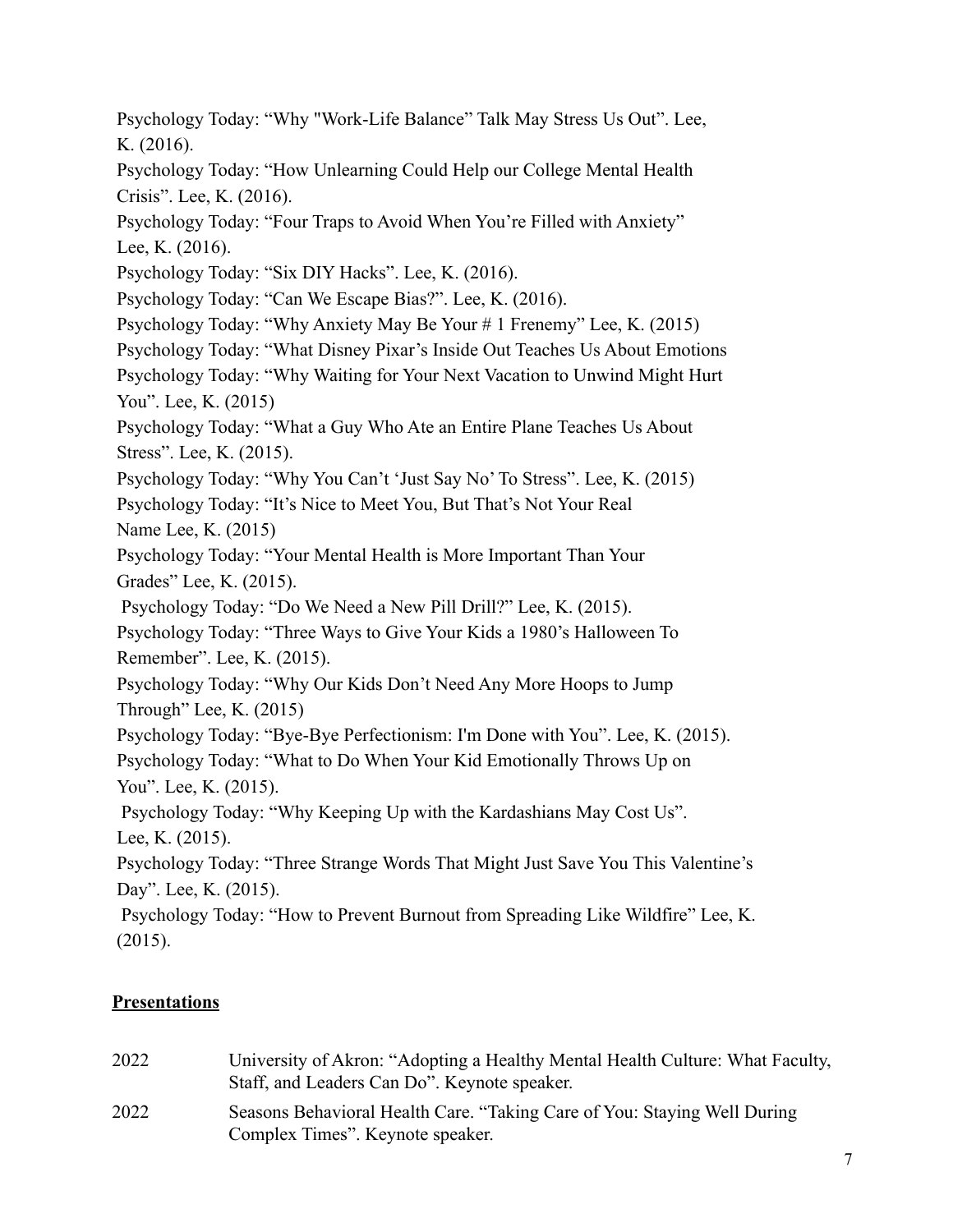| 2022 | Virginia Association Student Financial Aid Administrators. "Building Healthy<br>Mental Health Cultures: What Faculty, Staff, and Leaders Can Do". Keynote<br>speaker.                      |
|------|--------------------------------------------------------------------------------------------------------------------------------------------------------------------------------------------|
| 2022 | Pathify. "Building Healthy Mental Health Cultures: What Faculty, Staff, and<br>Leaders Can Do". Keynote speaker.                                                                           |
| 2022 | Workplace Wellness Council of Massachusetts. "Remagining Resilience:<br>Micro-Strategies to Help you Stay Agile, Mindful, and Connected". Keynote<br>speaker.                              |
| 2021 | Housatonic Community College: "Adopting a Healthy Mental Health Culture:<br>What Faculty Can Do". Keynote speaker.                                                                         |
| 2021 | West Virginia Higher Education Policy Commission. "Cultivating Resilience: A<br>Toolkit for Healthy Achievement and Sustainability in Today's Demanding World.<br>Keynote speaker.         |
| 2021 | State of South Dakota Leadership Conference. "Cultivating Resilience and<br>Building Positive Mental Health Cultures: A Toolkit for Leaders in Today's<br>Complex Times". Keynote speaker. |
| 2021 | Community Mental Health Association of Michigan. "Cultivating Resilience in<br>Today's Complex World". Keynote speaker.                                                                    |
| 2021 | Snapchat Unity Wellness Speaker. "Visionboarding for Well-Being. Co-presenter<br>with Halima Aden.                                                                                         |
| 2021 | Ovation TV. "Mindfulness to Help You Stay and Do Well: Cultivating Resilience<br>During Complex Times". Keynote speaker.                                                                   |
| 2021 | American Chemical Society "Cultivating Resilience During Unprecedented<br>Times". Keynote speaker.                                                                                         |
| 2021 | United Way Rural Conference. "Cultivating Resilience During Complex Times.<br>Presenter.                                                                                                   |
| 2020 | United States Chamber of Commerce Foundation. "Parenting During the<br>Pandemic: Supporting Teens, Tweens and Ourselves Through Challenging<br>Times". Virtual. Co-presenter.              |
| 2020 | University of North Texas System. Dallas, Texas. "Adopting a Healthy Mental<br>Health Culture". Keynote speaker.                                                                           |
| 2019 | Kenyon College. Gambier, Ohio. "Creating a Healthy Campus Mental Health<br>Culture". Keynote speaker.                                                                                      |
| 2019 | Harvard University. Boston, Massachusetts. "Hidden Issues of Diversity:<br>Ethnicity and Mental Health". Keynote speaker.                                                                  |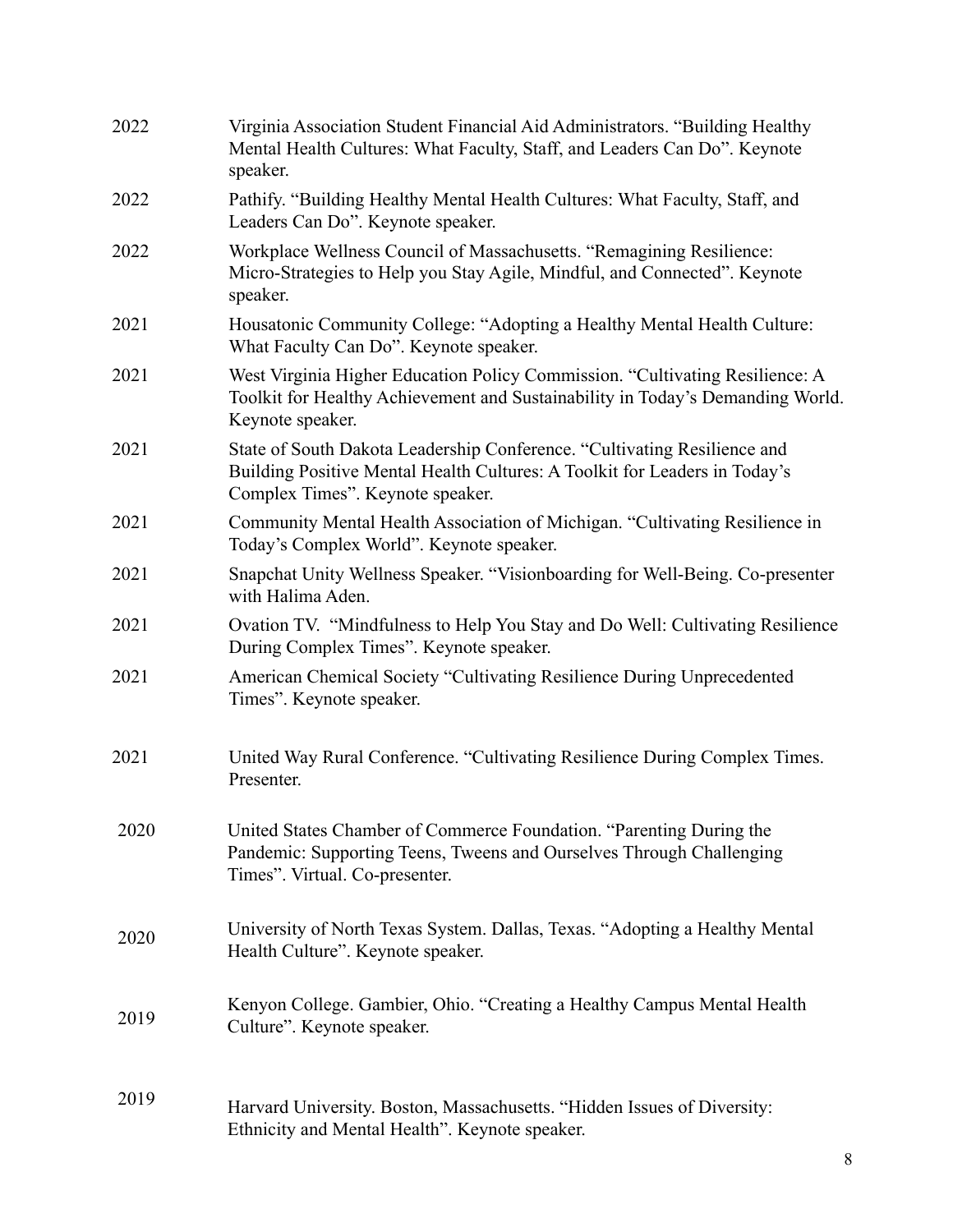| 2019 | National Scholarship Providers Association. Minneapolis, Minnesota.<br>"Cultivating a Holistic Mental Health Culture". Webinar and breakout session.                                                                                         |
|------|----------------------------------------------------------------------------------------------------------------------------------------------------------------------------------------------------------------------------------------------|
| 2019 | New Albany High School; Olentangy High School. Columbus, "Cultivating a<br>Healthy Mental Health Culture: What Schools Can Do". Keynote speaker.                                                                                             |
| 2019 | Harvard Medical School Grand Rounds. Boston, Massachusetts. "Reimagining<br>Success in Today's Hypercompetitive World". Keynote speaker.                                                                                                     |
| 2019 | Nationwide. Columbus, Ohio: "Agile, Mindful and Resilient Leadership<br>Behaviors for Today's Complex Global Arena". Keynote speaker.                                                                                                        |
| 2019 | US Journal Adolescent and Young Adult National Conference. Las Vegas,<br>Nevada; "Mindfulness in Today's Changing World" breakout session.                                                                                                   |
| 2019 | US Journal Adolescent and Young Adult National Conference. Las Vegas,<br>Nevada; "Cultivating Resilience Within Today's Global Mental Health Crisis".<br>Keynote speaker.                                                                    |
| 2019 | Active Minds National Conference. Georgetown, Washington DC. "Mitigating<br>the College Mental Health Crisis: What Faculty Can Do". Breakout session.                                                                                        |
| 2019 | C-Space. Boston, Massachusetts. "Mindfulness in Today's Changing World".<br>Breakout session.                                                                                                                                                |
| 2018 | State Street Global Advisors. Boston, Massachusetts: "Mindfulness in Today's<br>Changing World". Breakout session.                                                                                                                           |
| 2018 | Worcester State University. Worcester, Massachusetts: "Your Mental Health is<br>Everything: Become More Agile, Mindful and Connected in Today's 'Age of<br>Anxiety"'. Keynote speaker.                                                       |
| 2018 | Learning and the Brain. New York, New York. Reaching for Greatness:<br>Unleash Potential, Passions and Creative Talents in Students with Cognitive<br>Science; "Reimagining Success in Today's Hypercompetitive Market"<br>breakout session. |
| 2018 | Association for Continuing Higher Education Emerging Leaders Institute.<br>Newport, Rhode Island; "Burn Bright: Cultivating Resilience and Agility in                                                                                        |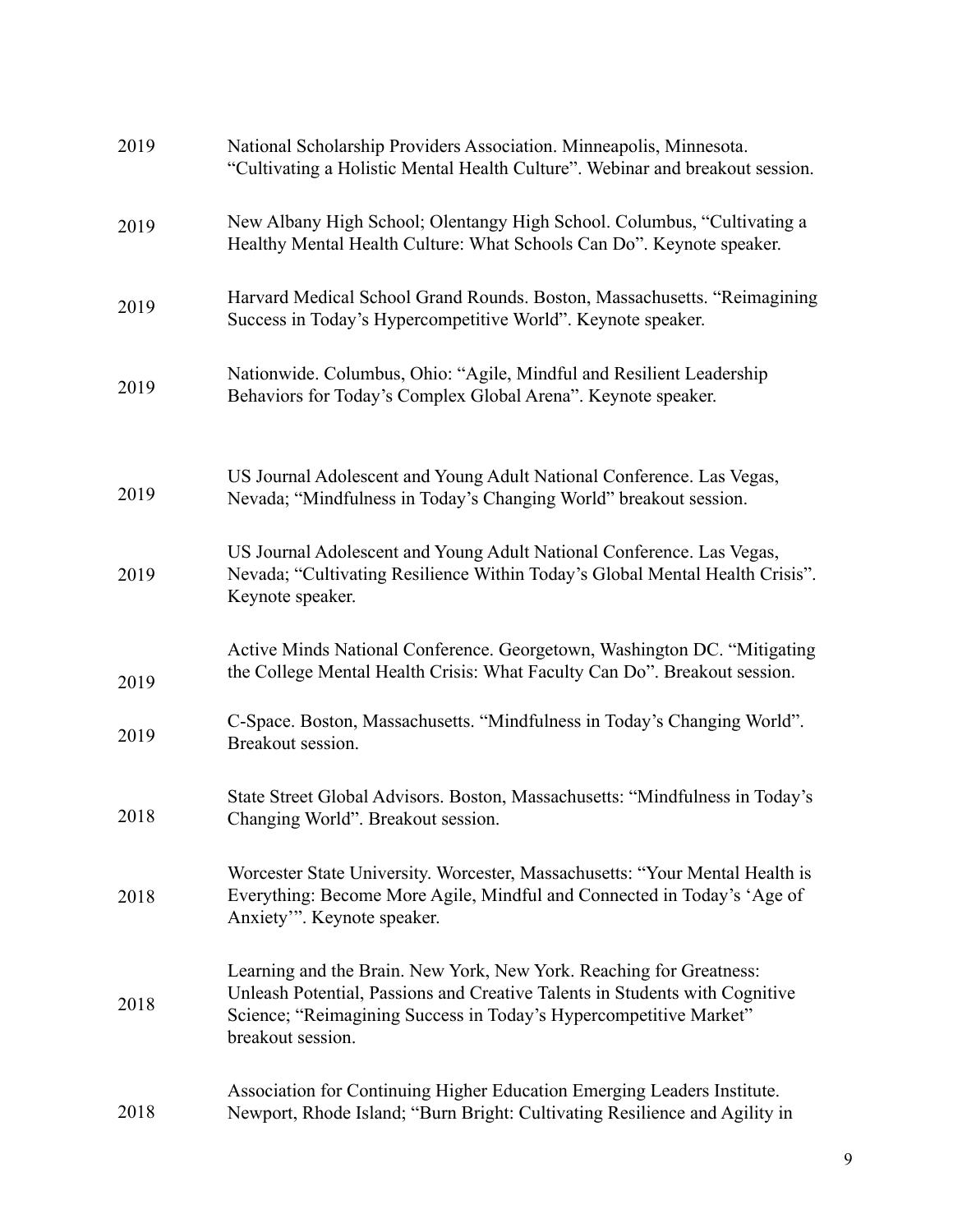|      | Today's Complex Higher Education Landscape". Keynote speaker.                                                                                                                                                                                                                                                                                                        |
|------|----------------------------------------------------------------------------------------------------------------------------------------------------------------------------------------------------------------------------------------------------------------------------------------------------------------------------------------------------------------------|
| 2018 | International Association of Leadership. West Palm Beach, Florida: "Moving<br>from Me to We: Collective Efficacy for Emerging Leaders". Breakout session.                                                                                                                                                                                                            |
| 2018 | Delta Tau Delta Karnea Convention. St, Louis, Missouri. "Cultivating<br>Resilience in Today's Complex Landscape" and "Rethink Your Way to the<br>Good Life: Move from Me to We". Breakout sessions.                                                                                                                                                                  |
| 2018 | Ever Fi Campus Prevention Summit. New Orleans, Louisiana. "Moving from<br>'I' to "We": Strategies for Students and Educators to Cultivate Agility,<br>Mindfulness and Connection to Mitigate the Education Mental Health Crisis"<br>breakout session and "Put Your Mask on First" burnout prevention three-part<br>series.                                           |
| 2018 | Association for Continuing Higher Education Emerging Leaders Institute.<br>Chicago, Illinois; "Cultivating Resilience in Today's Complex Landscape".<br>Workshop facilitator.                                                                                                                                                                                        |
| 2018 | Learning and the Brain Educating Mindful Minds Conference. New York, New<br>York; "Moving from 'I' to "We": Strategies for Students and Educators to<br>Cultivate Agility, Mindfulness and Connection to Mitigate the Education<br>Mental Health Crisis". Breakout session.                                                                                          |
| 2017 | Taipei American School Wellness Convention. Taipei, Taiwan. "Cultivating<br>Resilience in Today's Always-On World" Keynote speaker; "Moving from 'I'<br>to 'We': Cultivating Individual Wellness and Resilience to Bring Impact".<br>Break out session; Preventing and Treating Burnout Within Today's Complex<br>Service Arenas break out session; Panel moderator. |
| 2017 | Ted X Risk Change. Ocala, Florida. "The Risk We Must Take". Keynote.                                                                                                                                                                                                                                                                                                 |
| 2017 | Association Women in Science. Boston, Massachusetts. "Reset Your<br>Stress". Keynote.                                                                                                                                                                                                                                                                                |
| 2017 | Emerson College Student Leader Conference. Boston, Massachusetts.<br>"Mitigating the College Mental Health Crisis". Keynote.                                                                                                                                                                                                                                         |
| 2017 | NASPA Mental Health and Education Conference. Austin, Texas. "Mitigating<br>the College Mental Health Crisis". Workshop.                                                                                                                                                                                                                                             |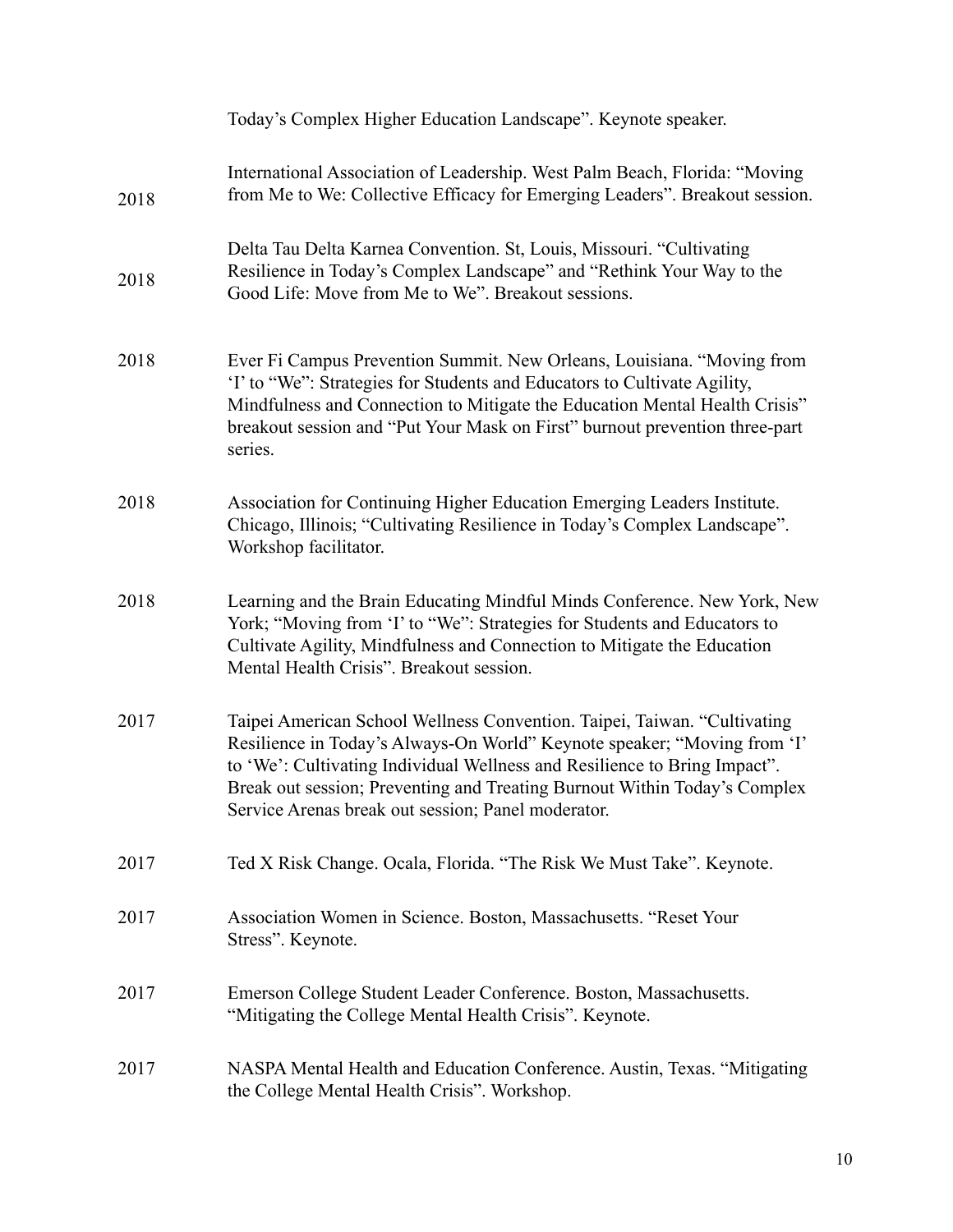| 2017 | Ever Fi Campus Prevention Network. Boston, Massachusetts. "Mitigating the<br>College Mental Health Crisis". Breakout session.                                                                                |
|------|--------------------------------------------------------------------------------------------------------------------------------------------------------------------------------------------------------------|
| 2016 | National Alliance on Mental Illness. Denver, Colorado. Time to Rethink I Can<br>Poster Presentation.                                                                                                         |
| 2016 | National Academic Advising Association. Boston, Massachusetts. Cultivating<br>Resilience in Todays' Complex Educational Landscape. Workshop.                                                                 |
| 2016 | Massachusetts Association of School Superintendents. Mashpee, Massachusetts.<br>Cultivating Resilience in Todays' Complex Educational Landscape Workshop.                                                    |
| 2016 | Harvard University Kennedy School of Government. Boston, Massachusetts.<br>Cultivating Resilience in Today's Complex Educational Landscape Workshop.                                                         |
| 2016 | New Bedford Public Schools Professional Development. New Bedford,<br>Massachusetts. Cultivating Resilience in Today's Complex Educational<br>Landscape Workshop.                                             |
| 2016 | Virgin Pulse Thrive Summit. Boston, Massachusetts. 'Rethink I Can' Breakout<br>Session.                                                                                                                      |
| 2016 | National Alliance for Mental Illness. Denver, Colorado. "What do graduate<br>students identify as central factors contributing towards their resilience and<br>identity?" Poster presentation.               |
| 2016 | National Association of Social Workers. Washington, D.C. What contributes<br>towards leader resilience? Breakout session.                                                                                    |
| 2016 | Smith College Women's Leadership Summit. Northampton, MA. Is<br>it time to rethink 'I can'? Breakout session.                                                                                                |
| 2015 | National Institute on The Teaching of Psychology What Impact Does a Stress<br>Management Course Have on Student Well-being Poster Presentation.                                                              |
| 2015 | National Institute on The Teaching of Psychology Surviving the Doctoral<br>Process: Self-Care and Sustainability Strategies for Preventing Stress Overload<br>and Burnout Poster Presentation. Co-presenter. |
| 2015 | Vancouver International Institute of The Teaching of Psychology Cultivating<br>Resilience in Today's Complex Educational Landscape Workshop.                                                                 |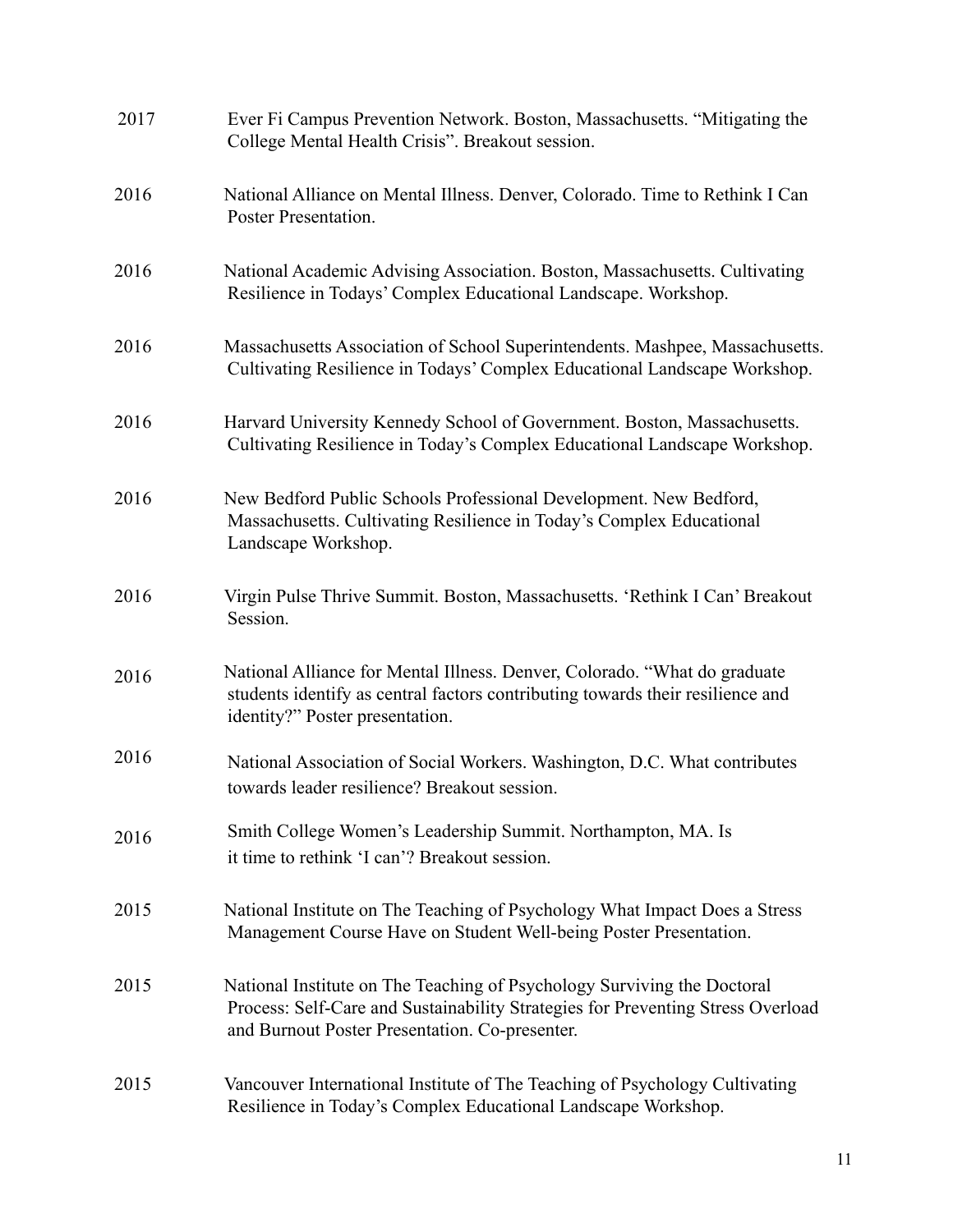| Quincy College. Quincy, Massachusetts. Cultivating Resilience in Today's<br>Complex Educational Landscape Workshop Professional Development<br>Workshop.                                                                                                               |
|------------------------------------------------------------------------------------------------------------------------------------------------------------------------------------------------------------------------------------------------------------------------|
| National Institute of the Teaching of Psychology. What impact does a stress<br>management course have on student well-being? Poster presentation. St. Pete's,<br>FL.                                                                                                   |
| National Institute of the Teaching of Psychology. Surviving the doctoral process:<br>Self-Care and sustainability strategies for preventing stress overload and burnout<br>Poster presentation co-presenter. St. Pete's, FL.                                           |
| Vancouver International Institute of the Teaching of Psychology. What impact<br>does a stress management course have on student well-being? Poster presentation.<br>Vancouver BC.                                                                                      |
| Mentoring Institute. What types of support do urban schoolteachers need to<br>increase their resilience? Poster presentation. Albuquerque, New Mexico.                                                                                                                 |
|                                                                                                                                                                                                                                                                        |
| Northeastern University Office of Inclusion and Diversity<br>(OIDI) \$12,000.                                                                                                                                                                                          |
| "Staying on Course" focus groups, film development and dialogues<br>focused on strategies for first-generation and students of color to navigate<br>systemic discrimination and marginalization due to race, ethnicity, class,<br>gender, and intersecting identities. |
|                                                                                                                                                                                                                                                                        |

# **Teaching and Advising**

# **Doctoral Courses**

| Northeastern | EDU 7202 Transforming Educational Systems |
|--------------|-------------------------------------------|
| Northeastern | EDU 7210 Leadership Theory and Research   |
| Northeastern | EDU7274 Doctoral Seminar                  |

# **Master's Courses**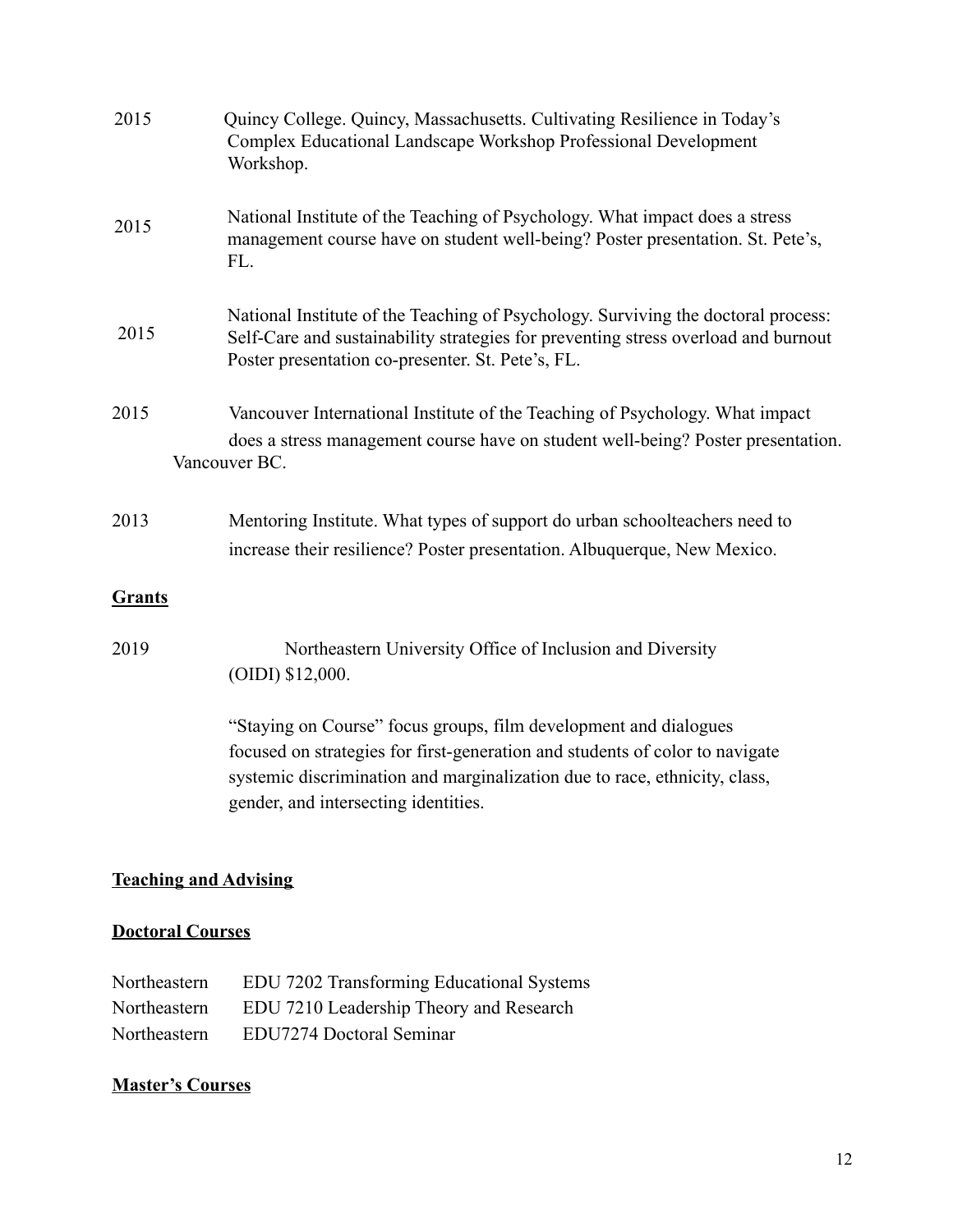| Northeastern | CMN 6001 Professional Speaking                     |
|--------------|----------------------------------------------------|
| Northeastern | CMN 6061 Personal Branding                         |
| Northeastern | CMN 6070 Interviewing                              |
| Northeastern | CMN 6110 Group Dynamics and Interpersonal Conflict |
| Northeastern | NPM 6140 Grant and Report Writing                  |
| <b>UMass</b> | EDU 500 Fundamentals of Teaching and Learning      |
| <b>UMass</b> | EDU 547 Teaching and Managing Inclusive Classrooms |

# **Undergraduate Courses**

| Northeastern | LDR 1200 Assessing Your Leadership Capability         |
|--------------|-------------------------------------------------------|
| Northeastern | SOC 1110 Engaging Diversity and Difference            |
| Northeastern | PSY 1010 Introduction to Psychology                   |
| Northeastern | PSY 1410 Introduction to Psychology Personal Dynamics |
| Northeastern | PSY 2230 Stress and Its Management                    |
| Northeastern | HSV 2000 Introduction to Human Services               |
| Northeastern | HSV 4955 Human Services Directed Study                |
| Northeastern | HSV 4995 Human Services Capstone                      |

# **Course Design**

| Northeastern | LDR 6101 Leadership Lab                                             |
|--------------|---------------------------------------------------------------------|
| Northeastern | LDR 1200 Assessing Your Leadership Capability                       |
| Northeastern | SOC 1110 Engaging Diversity and Diversity                           |
| Northeastern | PSY 1100 Foundations of Psychology                                  |
| Northeastern | PSY 2230 Stress and Its Management                                  |
| Northeastern | CMN 6061 Personal Branding                                          |
| Northeastern | HSV 2000 Introduction to Human Services                             |
| Northeastern | HSV 2200 Introduction to Clinical Practice                          |
| Northeastern | HSV 2240 Human Behavior in the Social Environment                   |
| Northeastern | HSV 3200 Techniques in Individual and Group Counseling Northeastern |
|              | HSV 3220 Human Service Organizations: Opportunities and Challenges  |
| Northeastern | HSV 3300 Social Welfare, Policies and Practices                     |
| Northeastern | HSV 3400 Social Service Volunteer Practicum                         |
| Northeastern | HSV 4995 Human Service Practicum                                    |

# **Course Oversight**

Northeastern SOC 1110 Engaging Diversity and Diversity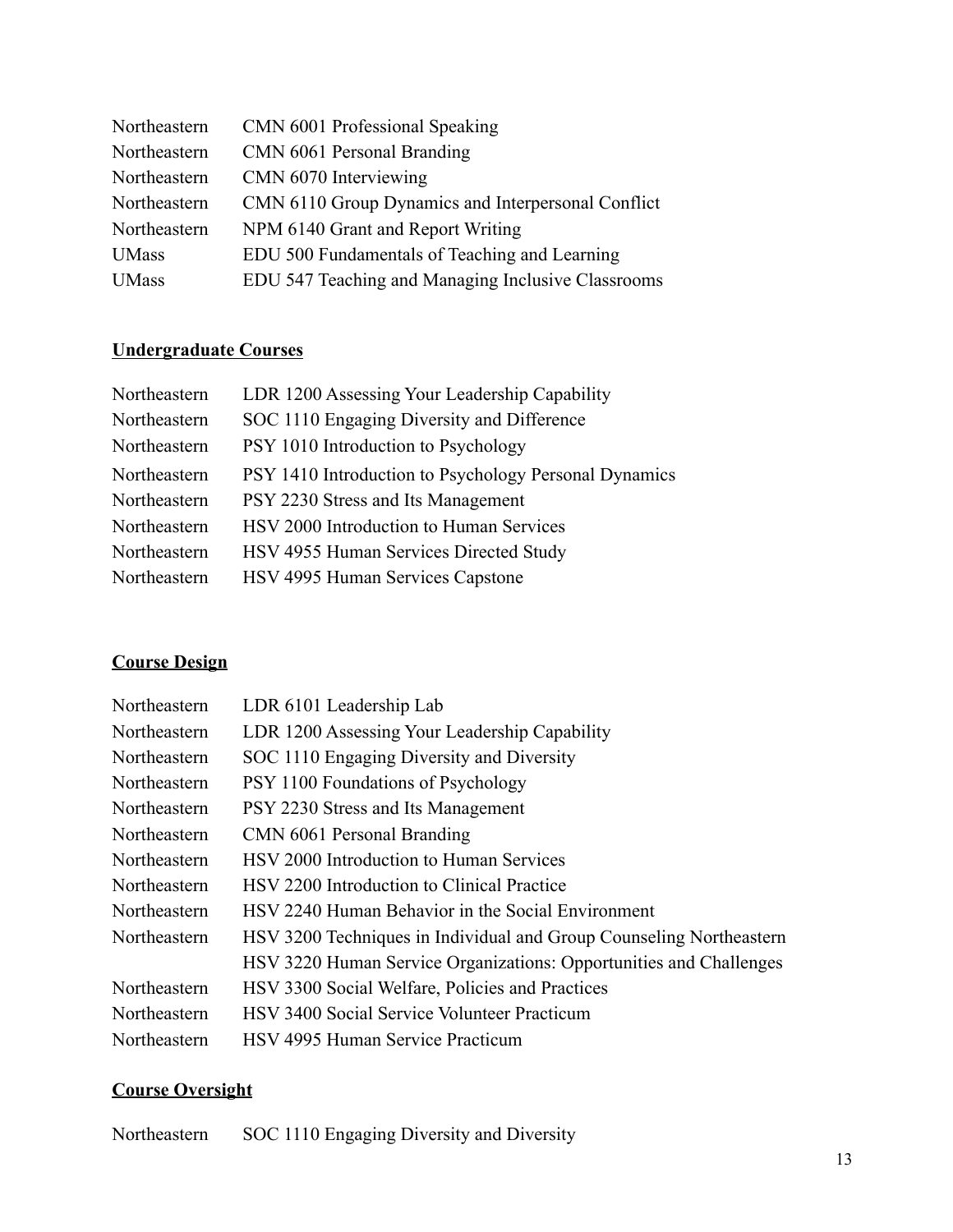| Northeastern | PSY 2240 Human Sexuality                 |
|--------------|------------------------------------------|
| Northeastern | PSY 3200 Social Psychology               |
| Northeastern | PSY 3210 Abnormal Psychology             |
| Northeastern | PSY 3220 Cognition and Language          |
| Northeastern | PSY 3230 Development Across the Lifespan |
| Northeastern | PSY 3240 Sensation and Perception        |
| Northeastern | PSY 3450 Research Methods in Psychology  |
| Northeastern | PSY 4230 Physiological Psychology        |
| Northeastern | PSY 4310 Personality                     |

#### **Advising**

Thesis Chair, Doctor of Law and Policy, Northeastern University

2016 Shai Butler

Faculty Project Sponsor, Experiential Network, Northeastern University

2020 Zhennan Hao Sichen Liu Linyak Li Hong Chen Haoyu Li Haoxiang Wang Todd Relaford Fei Li Yi Tao Ruijie Zhou Kathleen Egger Joseph Castelot Ian Mearns Janel Field Lucie Lass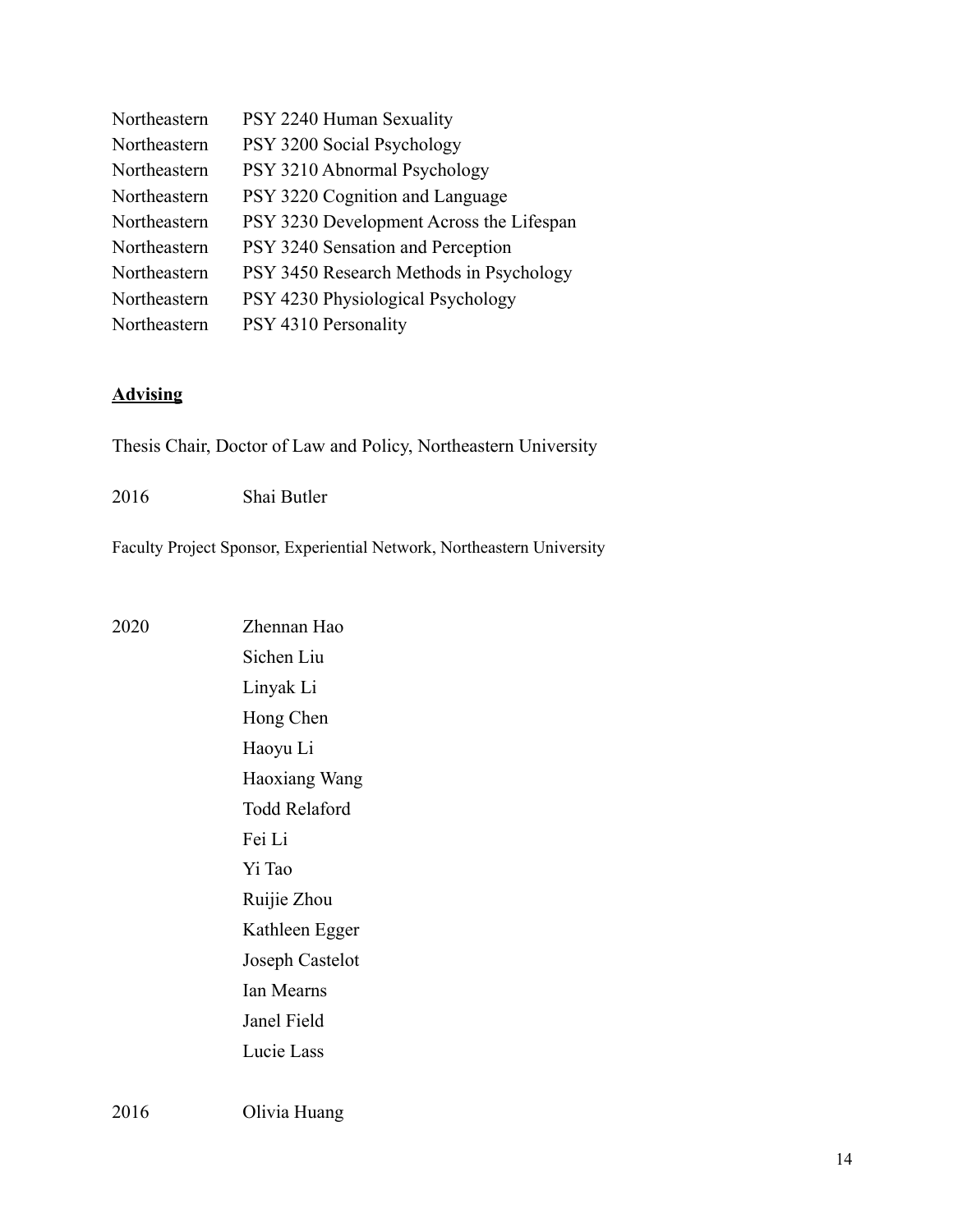|      | Dixuan Bai             |
|------|------------------------|
|      | Christopher Baker      |
|      | Saniya Thosar          |
|      | Julian Inferrera       |
|      | Yulan Fu               |
|      | Kaizhong Liu           |
|      | <b>Yaoming Duan</b>    |
|      | Yuankai Guo            |
|      | Yuhan Li               |
|      |                        |
| 2015 | Danielle Johnson       |
|      | Abigail Nasshan        |
|      | <b>Flavia Santos</b>   |
|      | <b>Courtney Foster</b> |
|      | Samuel John            |
|      | Julius Agyemang        |
|      | Kai Kai Tian           |
|      |                        |

Faculty Advisor, Co-Op Behavioral Sciences, Northeastern University

| 2017 | <b>Curtis Nicholas</b>      |
|------|-----------------------------|
|      | April Rivera                |
|      | Christopher Windsor-Saxe    |
| 2016 | Thor Alberto Blanco Reynoso |
|      | Kimberly Ann Parkin         |
| 2015 | Thor Alberto Blanco Reynoso |
|      | Zhwei Ou                    |
| 2014 | Zhwei Ou                    |
|      | Wonman Lee                  |
| 2013 | Irene Lee                   |

# **Service and Professional Development**

# **Department, College and University Service**

| 2021 | Northeastern University Resilience speaker London, San Francisco Bay Area |
|------|---------------------------------------------------------------------------|
| 2021 | Northeastern University Wellness Week speaker                             |
| 2021 | Northeastern University Office of the Chancellor well-being speaker       |
| 2021 | Northeastern University Provost's office well-being series speaker        |

2020 Northeastern University development of well-being resource center for faculty and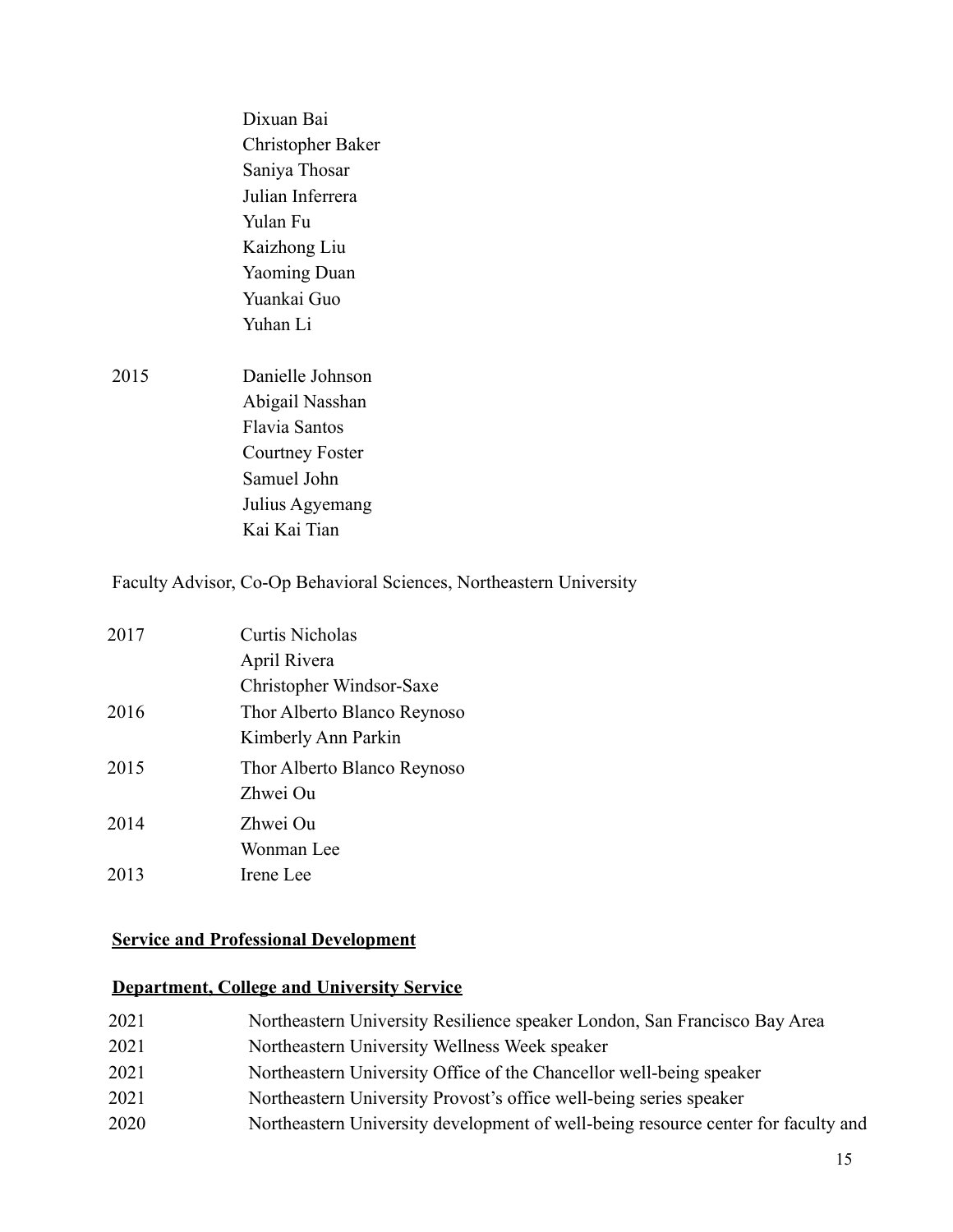|       | staff                                                                                                     |
|-------|-----------------------------------------------------------------------------------------------------------|
| 2020  | Northeastern University N.U. in and first year student mental health orientation                          |
| 2020  | Northeastern University Chancellor's Office COVID resilience series                                       |
| 2020  | Northeastern University Alumni Relations Career Resilience on-demand course                               |
| 2020  | Northeastern University Alumni Relations Resilience During Crisis on-demand course                        |
| 2020  | Northeastern University College of Professional Studies Biotech and Health Care                           |
|       | domain: Integrative Health Certificate development contributor                                            |
| 2020  | Northeastern University Online Best Teaching Practices co-presenter                                       |
| 2020  | Northeastern University Office Residential Life student program co-host                                   |
| 2019- | Northeastern University College of Professional Studies Faculty Review and<br><b>Promotions Committee</b> |
| 2019  | Northeastern University College of Professional Studies Wellness Co-Chair and<br>presenter                |
| 2019  | Northeastern University Alumni Lifelong Learning speaker                                                  |
| 2019  | Northeastern University Lowell Institute School Webinar speaker                                           |
| 2019  | Northeastern University Office of Institutional Diversity and Inclusion film screening<br>co-facilitator  |
| 2019  | Northeastern University Center for Intercultural Engagement You Belong Series<br>facilitator              |
| 2018  | Northeastern University Khoury College of Computer Science speaker                                        |
| 2018- | Northeastern University Bouve College of Health Science speaker                                           |
| 2018  | Northeastern University Alumni Professional Development speaker                                           |
| 2018  | Northeastern University SAIL Ambassador (well-being dimension)                                            |
| 2018  | Northeastern University Global Resilience Institute Faculty Affiliate                                     |
| 2018  | Northeastern University Office of Residential life student program co-host                                |
| 2018  | Northeastern University College of Professional Studies faculty speaker                                   |
| 2018  | Northeastern University Delta Tau Delta Beyond the Books speaker                                          |
| 2018  | Northeastern University Project Management Club speaker                                                   |
| 2018  | Northeastern University Center for Intercultural Engagement facilitator                                   |
| 2018  | Northeastern University Sport and Society Team Impact Leadership institute                                |
| 2018  | Northeastern University D'Amore McKim School of Business speaker                                          |
| 2018  | Northeastern University Snell Library Meet the Author speaker                                             |
| 2017  | Northeastern University Residential Life speaker                                                          |
| 2017  | Northeastern University College of Professional Studies student speaker                                   |
| 2017  | Northeastern University Social Justice Resource Center Change Makers speaker                              |
| 2017  | Northeastern University Active Minds speaker                                                              |
| 2016  | Northeastern University Doctoral Residency speaker                                                        |
| 2016  | Northeastern University Learner Experience Community of Practice speaker                                  |
| 2016  | Northeastern University Foundation Year Student Interviews                                                |
| 2016  | Northeastern University Community College Visits                                                          |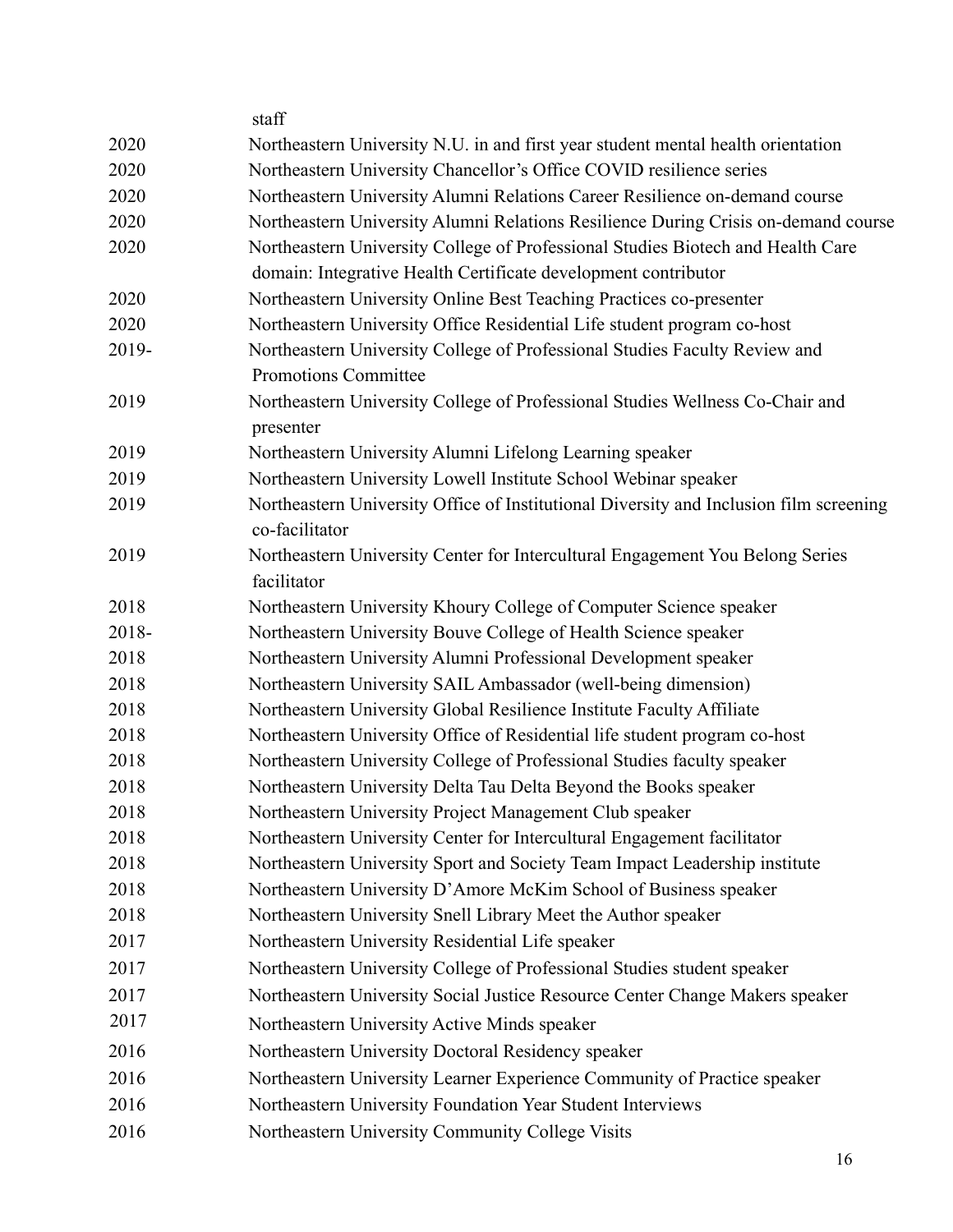| 2016 | Northeastern University D'Amore McKim School of Business speaker                          |
|------|-------------------------------------------------------------------------------------------|
| 2016 | Northeastern University Residential Life Speaker East Village                             |
| 2016 | Northeastern University Residential Life Speaker West Village                             |
| 2016 | Northeastern University Bookstore De-Stress Event speaker                                 |
| 2016 | Northeastern University Human Resources Department Keynote speaker                        |
| 2016 | Northeastern University Massachusetts Promise Fellows Keynote speaker                     |
| 2016 | Mattapoisett Public Library Speaker Mattapoisett, Massachusetts speaker                   |
| 2015 | Northeastern University College of Professional Studies Staff speaker                     |
| 2015 | Northeastern University Center for Advancing Teaching and Learning Conference<br>attendee |
| 2015 | Northeastern University Faculty Academic Council Working Committee                        |
| 2015 | Northeastern University Biological Sciences Search Committee                              |
| 2015 | Northeastern University Senior Advisor to the Dean Search Committee                       |
| 2015 | Northeastern University Organizational Leadership Studies Committee Member                |
| 2015 | Northeastern University Undergraduate Student Orientation                                 |
| 2015 | Northeastern University Alumni Webinar speaker                                            |
| 2015 | Northeastern University Library Author Series Keynote speaker                             |
| 2015 | Northeastern University Charlotte Alumni Relations speaker                                |
| 2015 | Northeastern University Retired Alumni Relations speaker                                  |
| 2015 | Northeastern University Boston Ballet Commencement Keynote speaker                        |
| 2015 | Graduate School of Education Alumni Council Chair                                         |
| 2014 | Northeastern University Faculty Academic Council Working Committee                        |
| 2014 | Northeastern University Organizational Leadership Studies Committee Member                |
| 2014 | Northeastern University Undergraduate Student Orientation                                 |
| 2014 | Northeastern University Doctoral Residency speaker                                        |
| 2013 | Northeastern University Doctoral Residency speaker                                        |
| 2012 | Northeastern University Doctoral Residency speaker                                        |
| 2013 | Northeastern University Organization Leadership Committee Member                          |
| 2013 | Northeastern University Office Residential Life speaker                                   |

# **Service to the Discipline/Profession**

| 2022     | Journal of Communications in Healthcare:         |
|----------|--------------------------------------------------|
|          | Strategies, Media and Engagement in Global       |
|          | Mental Health                                    |
| 2018-    | <b>Active Minds Bureau Mental Health Speaker</b> |
| $2013 -$ | American Psychological Association Member        |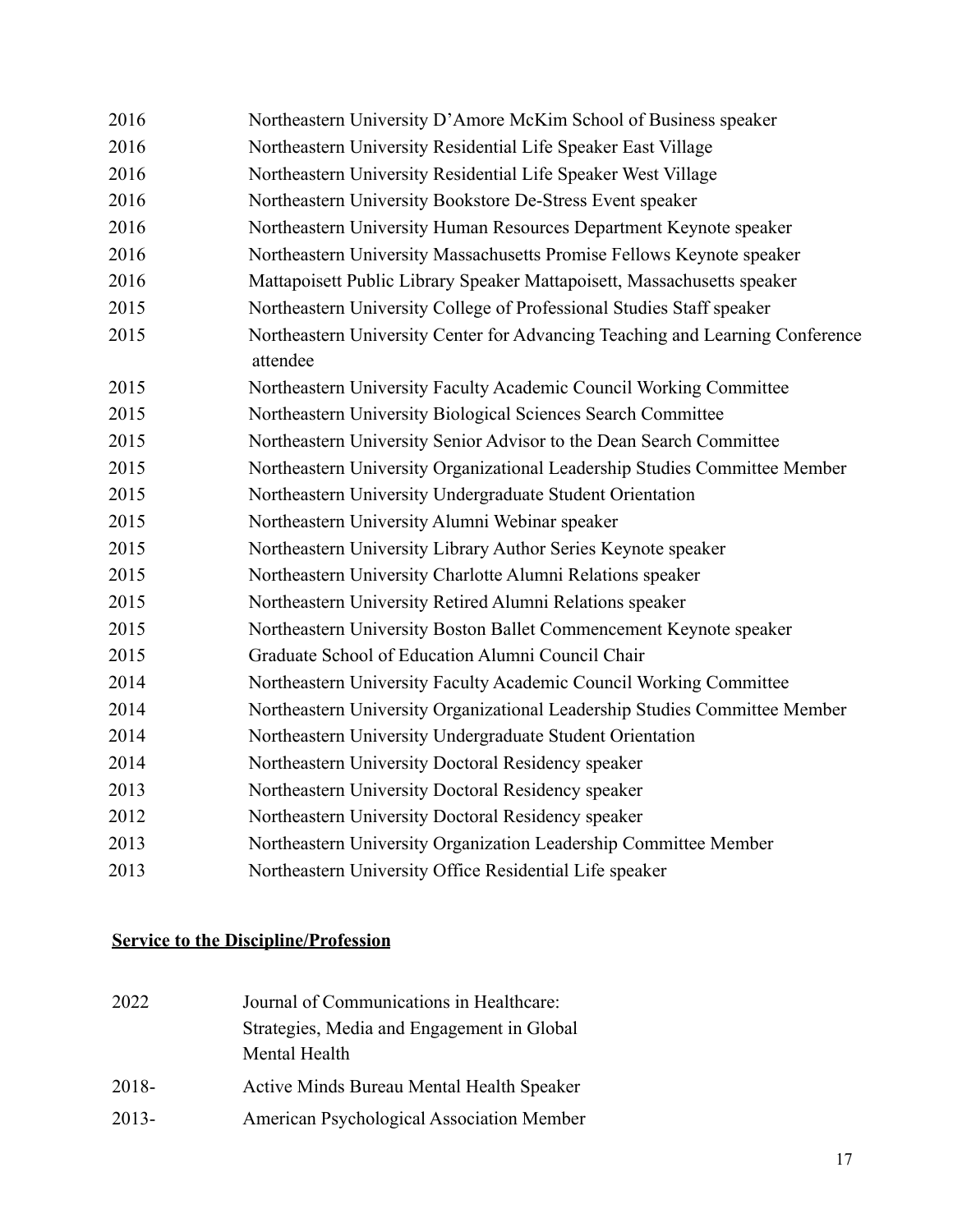| $2011 -$ | The Urban Review (ad hoc reviewer)                                           |
|----------|------------------------------------------------------------------------------|
| $2002 -$ | United States Department of Minority Affairs Grant Reviewer                  |
| $2002 -$ | United States Department of Substance Abuse and Mental Health Administration |
|          | Reviewer                                                                     |
| $2002 -$ | United States Department of Health and Human Services Grant Reviewer         |
| $2000 -$ | National Association of Social Workers Member                                |
|          |                                                                              |

#### **Service to the Community/Public**

Career Strategies for Women that Work Podcast June 22, 2022.

I Dare You Podcast with Darrin Johnson. June 17, 2022

The Mindful Psychology Podcast. June 16, 2022

In Session with Farid Holakouee podcast. June 15, 2022

Psychology America Podcast. June 14, 2022.

Vibe Abundant Podcast. June 13, 2022

Central Theatre Youth Underground Mental Health Summit. Panelist. June 11, 2022.

Sounds True One Insights at the Edge with Tami Simon podcast. June 9. 2022.

Mindfulness Matters Podcast June 3, 2022.

California Life Sciences Association Leadership Series: Becoming More Agile, Mindful and Connected in Today's World interview. June 4, 2020.

The Wonder Dome Podcast: The Intelligence of Love interview. May 28, 2020.

Unum HR trends Podcast: Mental well-being in the age of COVID-19 Part II interview. May 26, 2020.

Unum HR trends Podcast: Mental well-being in the age of COVID-19 Part I interview. May 19, 2020

Southcoast Matters Television: Maintaining Good Mental Fitness Throughout Crisis interview. April 24, 2020.

American Association of Nurse Anesthetists. Peer Support: Self-care and Resilience Webinar. April 23, 2020.

Boston Globe: Staying Active Important for Kids Stuck Home During COVID-19 interview. April 8, 2020.

WCVB Chronicle: Adjusting to Pandemic Life interview. March 31, 2020.

Active Minds: Sleep, Self-care, and Sharing a Productive Environment webinar. March 25, 2020.

Christian Science Monitor: Infodemic: When Fear and False Information Go Viral interview. March 18, 2020.

Market Watch: The Best Gifts Might Be the Ones You Give Yourself interview. December 24, 2019.

NPR Kansas City: Kansas College Students Can Ace Tests, But They Need Help 'Adulting' interview. November 11, 2019.

Forbes: Why Resilience Can Make or Break Your Career interview. October 13, 2019.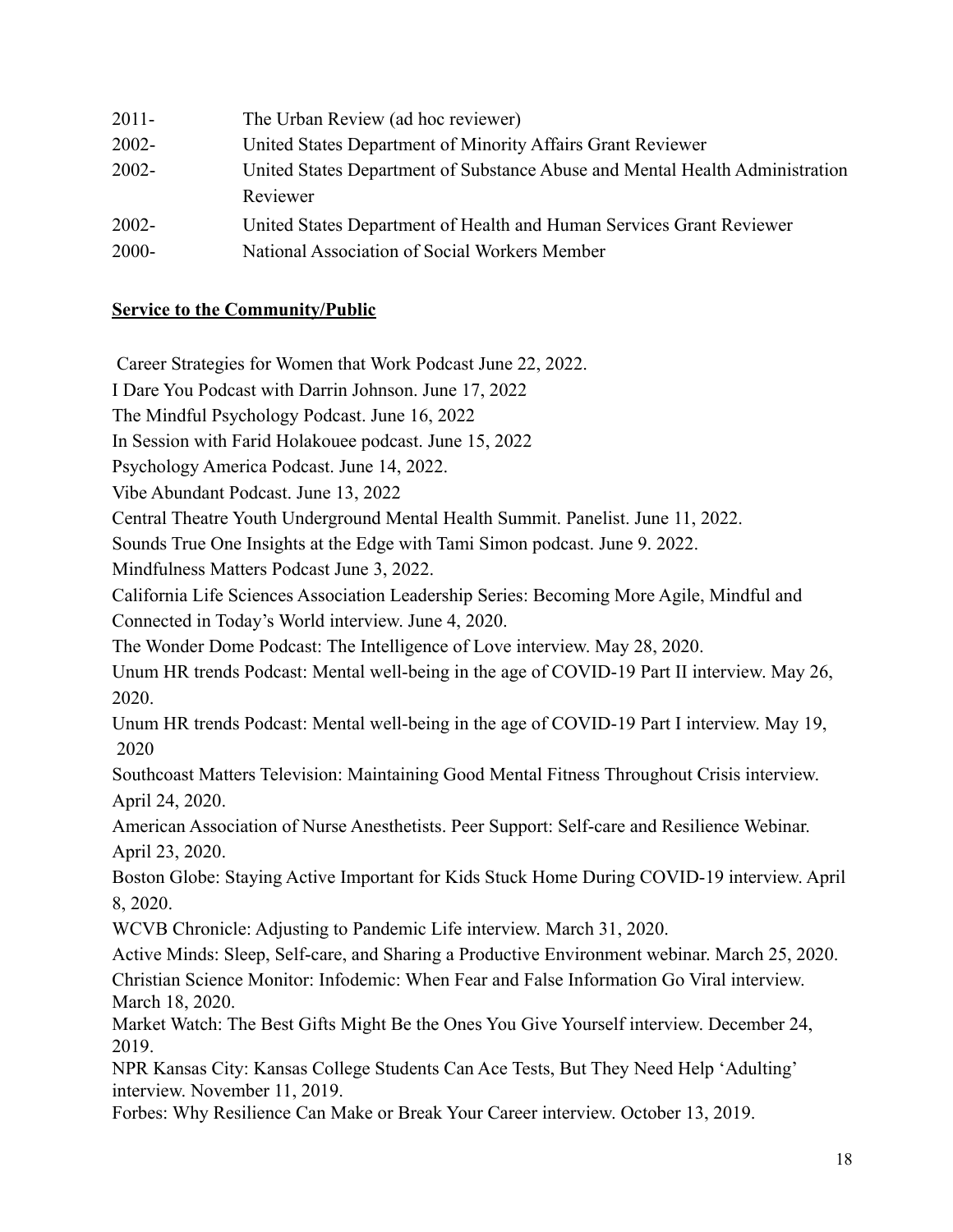Evolllution: A Destiny Solutions Illumination: Supporting Mental Health and Wellness for Adult Learners interview. February 27, 2019.

Trident Book Sellers speaker. November 29, 2018.

National Association of Social Workers Podcast: Self-Care and Avoiding Burnout interview November 6, 2018.

NPR interview: Burnout. August 20, 2018.

National Alliance on Mental Illness Greater Boston Consumer Advocacy Network presentation. July 19, 2018.

Thrive Global: What is Mentalligence and How Can it Help Me? February 23, 2018.

Shrink Rap Radio: Mentalligence: A New Psychology of Thinking interview. December 14, 2017.

Worcester State University Keynote speaker and Lunch and Learn speaker. April 4, 2017.

Southcoast Matters: Systemic Impact on Global Mental Health interview. July 18, 2016.

Boston Globe: Forget Helicopter Parenting. It's all About Submarine Parenting interview. May 16, 2016.

Southcoast Matters Television: Being Global Conscious Citizens interview. May 13, 2016.

NPR Interview: Five Tips for Coping with College Stress interview. October 29, 2015.

NPR Interview: Anxiety as Frenemy-the Good and the Bad of Dreadful Stress interview. August 5, 2015.

#### **Professional Development**

Learning and the Brain. Calming Anxious Brains. November 21, 2021. Second City. Advanced Storytelling Salon. October 6-27, 2021. Esalen Institute: The Ceremony and Science of Psilocybin. April 23, 2021 Kripalu RISE for Educators program. July 7, 2019. Active Minds National Conference. Building a Mental Health Culture. March 22, 2019. Kripalu Improv for Life. February 16-18, 2019. Learning and The Brain. Reaching for Greatness. November 16, 2018. Learning and the Brain. Educating Mindful Minds. April 19, 2018. National Association of Social Workers. Leading Change. Transforming Lives. June 22, 2016.

#### **Awards**

| 2022 | Next Big Idea Club nominee for Worth the Risk: How to Microdose Bravery to                                                        |
|------|-----------------------------------------------------------------------------------------------------------------------------------|
| 2021 | Grow Resilience, Connect More, and Offer Yourself to the World.<br>Old Colony Regional Vocational High School Wall of Achievement |
| 2017 | Worcester State University Distinguished Professional Achievement Award                                                           |
| 2015 | Next Generation Indie Book Awards Motivational Book of the Year                                                                   |
| 2015 | Next Generation Indie Book Awards Finalist in Self-Help and Health and                                                            |